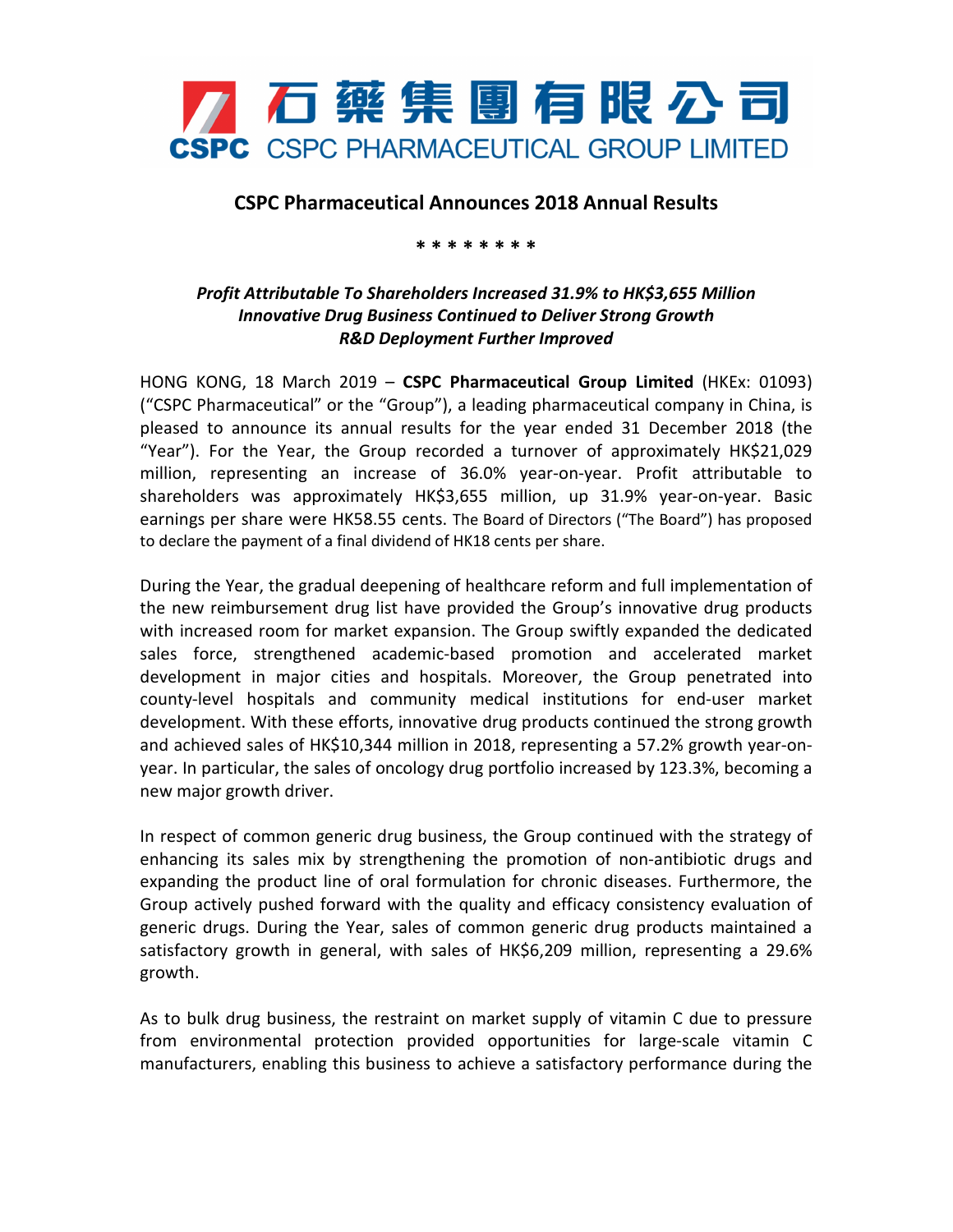Year. Caffeine business recorded a steady performance thanks to a stable operating environment.

In terms of research and development, the Group continued to increase its investment in the research and development of products during the Year. Currently there are more than 300 projects in the pipeline, primarily focusing on the therapeutic areas of cardiocerebrovascular diseases, metabolic diseases (such as diabetes), oncology, psychiatry and neurology, as well as anti-infection. Among these product candidates, there are 30 macromolecule biologics, 40 new small molecule drugs and 55 Class 3 new drugs (classified as Class 3 or 4 under the new system).

Currently, there are 10 and 2 small molecule new drugs under clinical trials in China and the United States, respectively; 7 new macromolecule drugs (including "anti-CD20 monoclonal antibody for injection", "anti-EGFR monoclonal antibody for injection", "anti-RANKL monoclonal antibody for injection" and 2 bispecific antibodies) under clinical trials in China; and 4 new preparations (including "Mitoxantrone liposome for injection" under clinical trial as well.

In addition, 26 drugs are currently pending production approval, including "dronedarone hydrochloride tablets", "clopidogrel hydrogen sulfate tablets", "amphotericin B cholesterol sulfate complex for injection" (new preparation), "pramexole hydrochloride tablets" and "sacubitril / valsartan sodium tablets"; and 6 drugs currently pending U.S. ANDA approval. Moreover, "mitoxantrone hydrochloride liposome for injection", antibody-drug conjugate "DP303c", "butylphthalide soft capsule" (indication: ALS) and "ALMB-0166" have been granted the orphan drug designation in U.S..

The Group continued to increase its investment in the pipeline of biologics and small molecule innovative drugs. Apart from in-house research and development, the Group has also been proactively seeking for external cooperation and acquisition opportunities. Multiple cooperation or acquisition projects have been made recently or during the Year in order to improve the pipeline layout. The future acquisition efforts will mainly focus on drugs of new small molecule and macromolecule which are close to product approval and commercial launch so as to supplement the pipeline of product launch in the next few years, and fully leverage the Group's strong marketing and market development capabilities to achieve rapid sales growth of new products.

 $-End -$